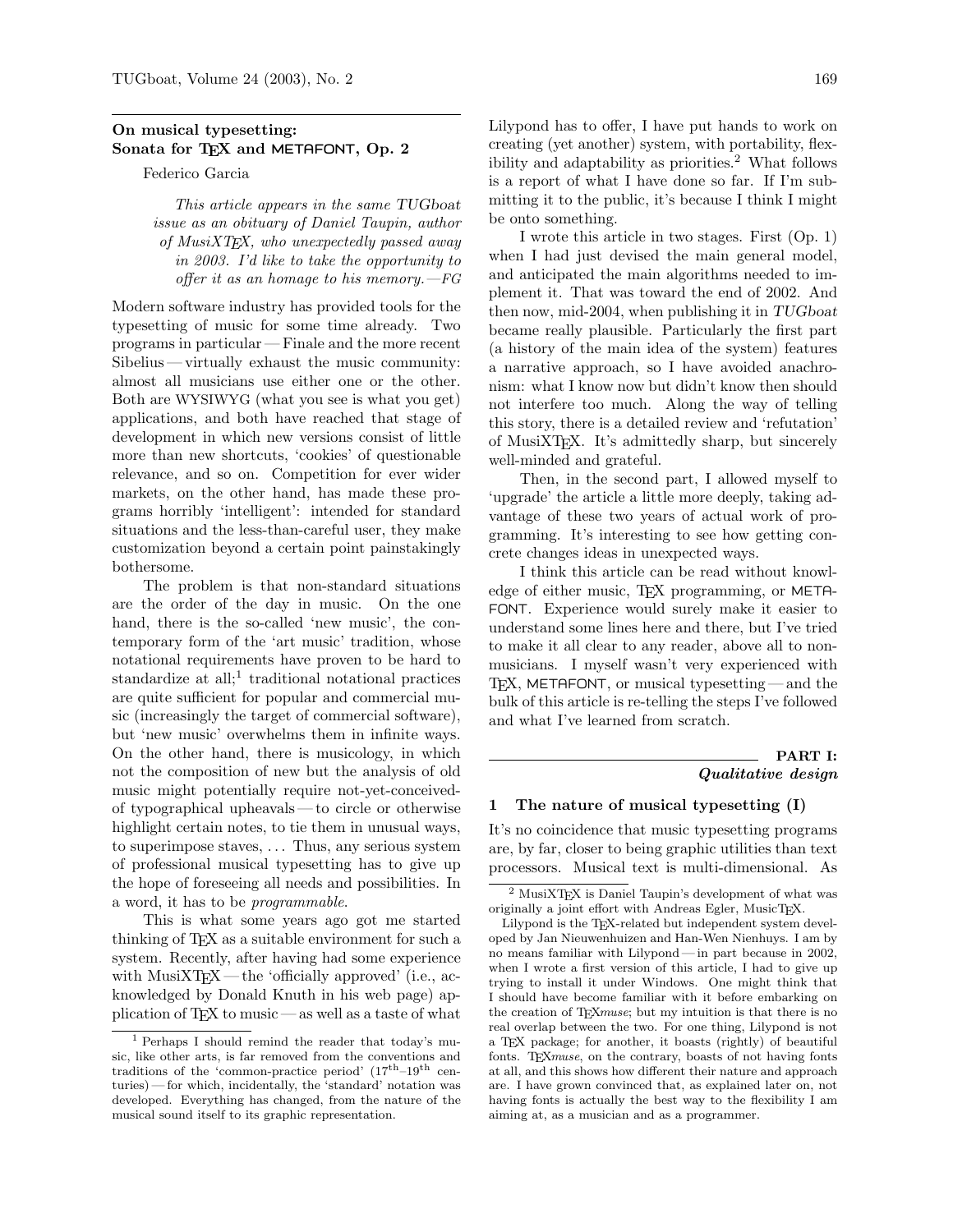we all know from school, the horizontal dimension is time, and the vertical dimension is pitch. But that's only part of the matter, since different voices come in different staves (different vertical position). The horizontal position of a note in a given staff depends not only on what notes in the same voice come before or after, but also, and typographically most importantly, on what notes are played at the same time by other voices. There is in effect a third dimension involved. (A look at Figure 1 might be in place to visualize all this. This piece being for piano, each staff corresponds to one hand.)



Figure 1: A fragment of a typical score (m. 9 of Chopin's piano prelude in c minor, Op. 28 No. 20).

Music is thus not a line of text (in which only the horizontal dimension matters), but also not a mathematical formula (in which the vertical dimension plays a role): it is an array of several twodimensional 'strings' that are mutually lined up. Typographically, what this resembles most is, of course, a table. And yet there is an important difference: a musical score usually goes on and on, for many pages — the table has to be broken. Not broken as longtable breaks tables, because in this case the table is not too tall, it is too long. It has hundreds and hundreds of columns, and there is no way to know beforehand how many of them fit in each page.

# 2 The problem of horizontal spacing and line breaking

An idea that suggests itself naturally when one meditates about this kind of page-breaking is an analogy with TEX's output routine. Instead of collecting lines and deciding when to break the page 'vertically', here the task consists of collecting columns and deciding on horizontal breaks. This would indeed be the case when the table is input in the form of columns. Page-breaking when the table is thus pre-set is actually a rather simple matter, and we can see a solution in action in the workings of MusiXTEX. In fact, that's the latter's main breakthrough: "to address the above aim, a three pass system was developed" [8, p. 9].

The 'three-pass system' works through an external program (MusixFlex), that reads a file  $(\cdot \text{mx1})$ created by TEX, decides on page- (and, which is analogous, system-) breaking, and writes another file  $(\texttt{.mx2})$  for T<sub>E</sub>X to read during a second T<sub>E</sub>X pass.

I always wondered whether invoking an external program was really necessary. T<sub>F</sub>X's handling of horizontal spacing, a substantial part of the linebreaking algorithm for which Knuth takes and deserves much credit— "this, in fact, is probably the most interesting aspect of the whole T<sub>EX</sub> system" [3, p. 94] — seems so powerful, so flexible, and intuitively so fit to musical spacing, that MusiXT<sub>F</sub>X appeared to be missing out. I had the impression that music offers an opportunity to really take advantage of this superb algorithm, whose capabilities go far beyond assigning a little extra space to periods and question marks in horizontal mode. . .

The authors of MusiXT<sub>F</sub>X lay aside this algorithm on the grounds that it

implicitly assumes that a normal line of text will contain many words, so that inter-word glue need not stretch or shrink too much to justify the line. This strategy does not work very well for music. If each bar of music is treated as a word, in the sense that inter-bar glue is placed at the end of each bar, then the usual result is the appearance of unsightly gaps before each bar rule. This follows naturally from the fact that the number of bars per line is normally many fewer than the number of words in a line of text. [8, p. 9, my emphasis]

This is, in the main, correct. What is flawed is the implicit analogy: it is not "each bar of music" which has to be "treated as a word", because its inner components are also subject to spacing. Since the defining characteristic of a 'word', as far as the line-breaking algorithm is concerned, is that its components remain packed together with rigid space in between, measures (bars) do not qualify as words.

Therefore there is still a possibility of using TEX's line-breaking algorithm. My whole endeavor has been ultimately moved by the intuition that there must be some way to apply it. As we shall see, this *idée fixe* led me — round-about and through a faulty assumption— to the discovery of a promising possibility. But first, now that I have touched MusiXTEX, let me complete my review of it.

# 3 A word on MusiXTFX

I said above that the problem of horizontally breaking a table is a simple one when the table's columns are input as such: as columns. And that that was the case with MusiXTEX. In fact,

the fundamental  $macro$  [of MusiXTEX is] \notes ... & ... & ... \enotes where the character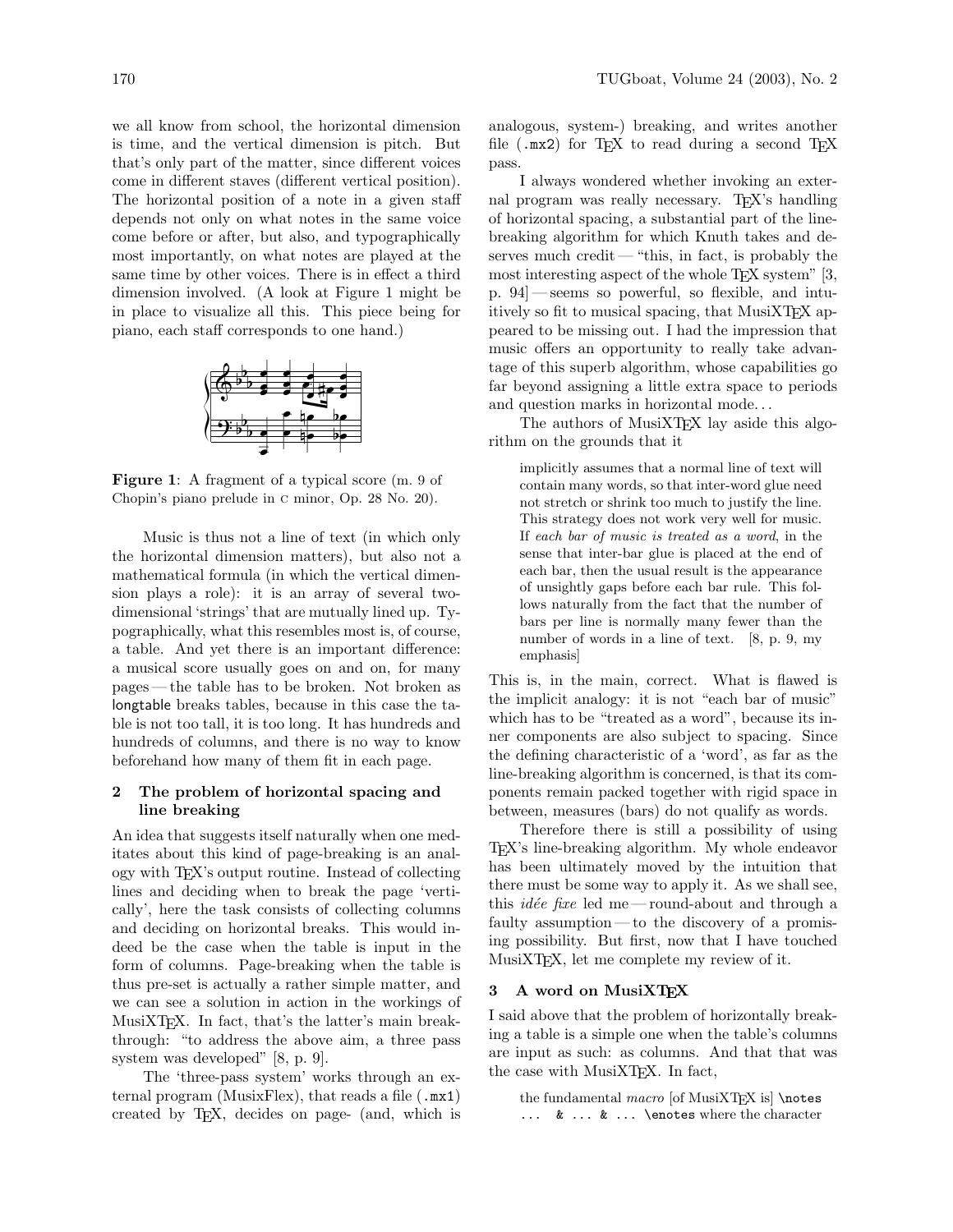& is used to separate the notes . . . to be typeset on the respective staff [sic] of the various instruments, starting from the bottom. [7, p. 213]

So you input the first note of the bottom-most staff, then use the magical &, then the first note of the second-to-bottom staff, another &, the note in the third-to-bottom staff, etc. After getting to the top staff, you start again by going back to the bottom staff, and inputting its second note. The process is exactly analogous to LAT<sub>F</sub>X's tabular, only rotated  $90^\circ$ .

A way to picture what is involved here is imagining that to type a paragraph of text you have to type  $a$ ) all the first words, line by line,  $b$ ) all the second words, c) all the third words,  $d$ ... It is terribly unnatural, and, as a result, the input is as unreadable as it can get; both creating and reading it is an excellent, but unwelcome, exercise in abstract thought. Because music, after all, is thought of much as text is: as horizontal lines. Many, interconnected lines, but lines still.<sup>3</sup>

Writing a MusiXT<sub>F</sub>X file is then most uncomfortable, and editing it can be really challenging. But consider the task of 'extracting parts' (selecting, for separate printing, a subset of the staves involved). This is a very common necessity, for players of an ensemble need only their staff (not the whole score), and the ability to do it automatically is probably the most important advantage of using a computer for music typesetting. With MusiXTEX's kind of input, this is simply unthinkable (it is analogous to, but more complicated than, extracting a single column from a tabular environment, even a simple one; there is no way to copy-paste, not even to automatically find the relevant pieces of the input).

David Salomon says that "the most important feature of T<sub>E</sub>X is its line-breaking capabilities.... The second most important feature of TEX is its programmability"  $[6, p, x]$ . As I have noted, MusiXTFX ignores the first feature; but the way it neglects the second one is actually more exasperating. I started this article by complaining about how customization is disregarded in commercial music software. For example, three steps are needed to change a note-head from its standard shape (the elliptical spot  $\bullet$ ), say into a  $\circ$  or a  $\times$  (both fairly usual nowadays). Of course, if you happen to need many such changes, you are doomed to follow the same three steps over and over. . .

What is this like in MusiXTEX? Well, by itself, MusiXTEX cannot do it. You have to go to musixtex.tex (naturally a very intricate file), find the relevant definitions, and create your new macros. Foremost, you have to know what you are doing after all, you are programming TEX at a fairly low level. No hope of doing it if you are no TEXnician.<sup>4</sup> Let alone trying to change temporarily the number of lines in a staff, or creating non-standard key signatures, or connecting two notes from different staves — all of which is excruciating, but at least possible, in Finale and Sibelius. Requiring the user to verticalize what is naturally thought of horizontally is awkward; but prohibiting an efficient and logical programming is — it seems to me — not far short of deserting the very spirit of T<sub>EX</sub>.

In addition, little care was put in the choice of command names — some bear 'd' and 'u' for English down and up, others 'b' and 'h' for French basse and haute; musical names are applied wrongly ('accent' for articulation, 'sforzando' for accent, 'pizzicato' for  $staccato, etc.)$  — trying to memorize this could mean forgetting what's what. MusiXT $FX$  is not flexible (the limitations of slurring, for example, are severe); it's not even efficient: only nine (or twelve with an 'extension library') staves can be included, because TEX registers are used for almost everything, and they are exhausted quickly. And, this review already becoming far more odious than my intention, I have to say that, with MusiXTEX, quality — O precious treasure and pride of TEX lovers — is poor: the output is ugly.<sup>5</sup>

To sum up, MusiXTEX does not in my view take advantage of TEX's unique possibilities. Its typesetting of non-standard music is as demanding as that of WYSIWYG commercial programs, adding the intricacy of an unreadable input. Sadly, I have had to recommend musicians (even those few well acquainted with TEX) to use Finale or Sibelius rather

<sup>&</sup>lt;sup>3</sup> Taupin devotes section 1.1.1 of MusiXT<sub>E</sub>X's manual to argue that "the humanly logical way of coding music" is the procedure described. This claim is as wrong as it is apodeictic. He draws from his perception of what reading keyboard music is like. Even here his point is questionable, because the musician reads horizontal chunks from every staff (the whole tradition of sight-reading training is based on this assumption). But, in any case, the composer and the typist (who really matter) certainly do not conceive of music vertically. I have never seen anybody setting a score by columns, but, again, by chunks of horizontal material. Incomplete drafts by composers throughout history, including Bach's Die Kunst der Fugue (one of the first MusiXTEX projects), prove this. In my view, Taupin is here proving what he believes, rather than believing what he proves: understandably, his system was "the humanly logical way" of programming T<sub>F</sub>X for the task.

 $^4$  The authors do provide an 'extension library' with  $\diamond$ ,  $\times$ , and other symbols implemented as note-heads; but this kind of ad hoc procedure is not a solution, for the possibilities are still limited.

<sup>5</sup> And this is why Lilypond puts so much emphasis on the beauty of its fonts (see note 2).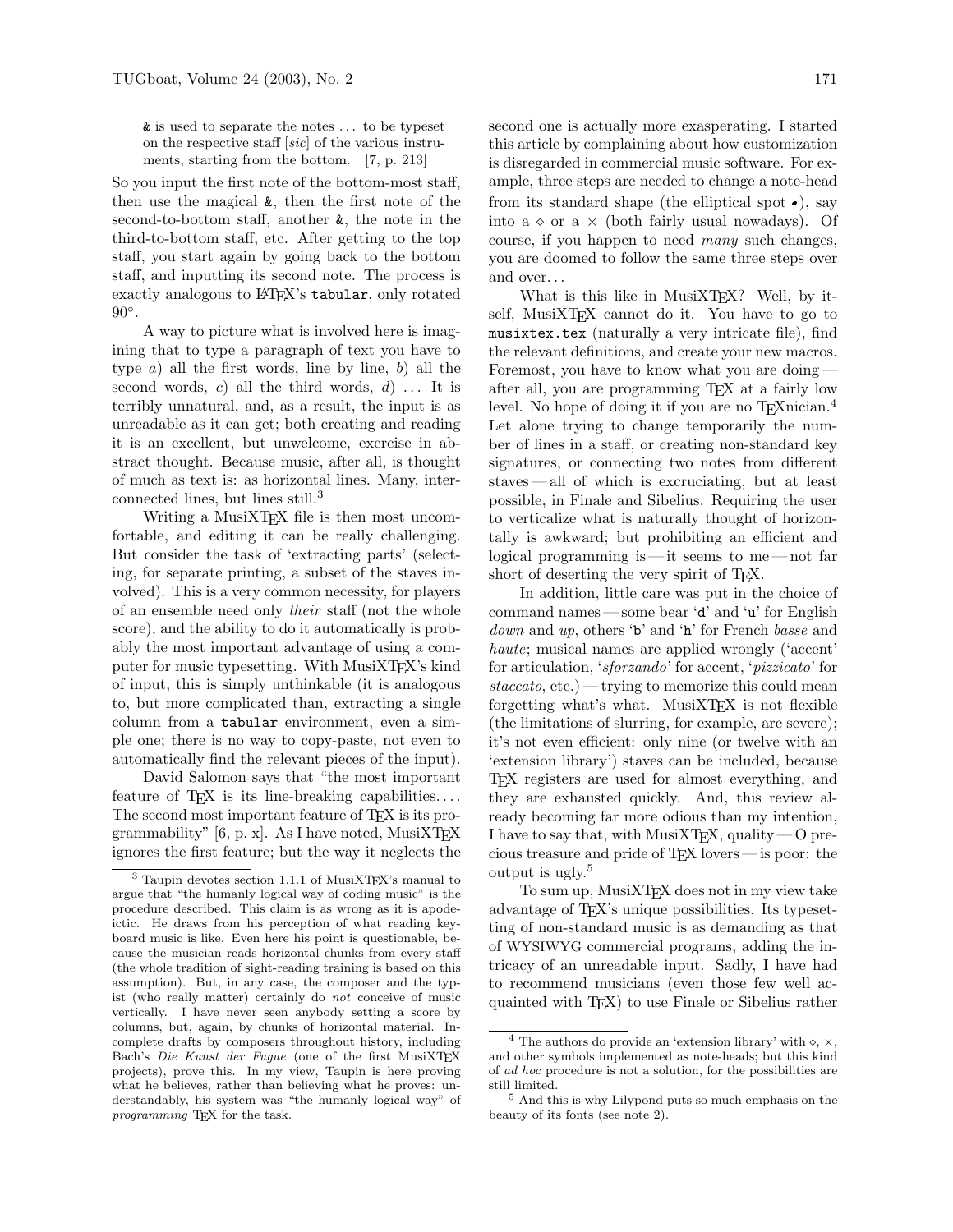than MusiXTEX: the result is better and the effort is less if the situation is standard, and about the same otherwise.

I'm not being just politically correct, however, when I also have to say that, all in all, it is a wonder that MusiXTEX was programmed at all. I regard its creators with deep respect and admiration.

## 4 Premises for an alternative

The discussion above sets the grounds for what an ideal system would be like. These are my basic premises:

- Programmability and flexibility. This is 'simply' a matter of constantly bewaring of rigid designs in programming.
- T<sub>EX</sub>'s glue has to be used. Somehow. It seems so fit for musical spacing. . .
- Horizontal input is necessary if we want a natural and logical system, one that can compete, on ease of use, with Finale and Sibelius.
- TEX's sufficiency No PostScript. Come on, no cheating, please.

About the first two points, I think it can be said that MusiXT<sub>F</sub>X simply slipped down the wrong way  $\cdot$ far greater difficulties were being tackled by its authors, so we can forgive them.

But the third premise is a Pandora's box. 'Horizontal input' means that the user will input the different lines (staves), one by one. But there is nothing in a given particular line that indicates the relationship of its notes to the notes in other lines (and, remember, the horizontal position of a note depends foremost on the notes in other staves). For example, there is no way to know, by only reading line 3, whether its fifth note will be played before, at the same time, or after (graphically, to the left, directly above, or to the right of) the tenth note of line 6.

MusiXTEX solves the problem, as mentioned, by asking the user to input columns: it is the user who figures the vertical relationships out. But this is precisely what we want to spare the user. Could TEX possibly do it? Well, since these relationships depend on (and only on) the rhythmic characteristics of the notes involved, to figure them out T<sub>E</sub>X would need to 'understand' those rhythmic characteristics: nothing less than being taught music.

I still tried something else before committing to TEX's musical instruction: if the problem is to horizontalize a vertical input, why not simply rotate the score? The user will type staff by staff, as is natural to him, but for T<sub>EX</sub> this will mean column by column, which is natural for it. In addition, the problem of page-breaking a horizontally long table becomes the more manageable (and already solved) one of page-breaking a vertically long one. Even TEX's glue would be automatically recovered, only it would apply now to staves (rather than measures), which do behave as words in the sense that inner space is not stretched.

I was thrilled by this idea. I still think it is worth exploring for a table-like approach like MusiXTEX. But I soon realized this does not solve the big problem. The input is simplified, but the user still has to figure out the (now horizontal) rhythmic correspondences. And, again, TEX's spacing algorithm would be under-used, being applied to the relatively unimportant problem of inter-staff spacing. The output routine, on the other hand, has nothing resembling space factors with which to work on inter-note spacing (which was my main motivation to think about that algorithm).

So, no way out: for the third premise, TEX had to take music lessons, and I would be the appointed teacher. I was scared, and maybe that, along with my taste for TEX's line-breaking algorithm, is why I focused first on the second premise: bringing back TEX's glue. It will be seen that this actually involved a logical slip— but a fortunate one, because by tackling the wrong problem I found a solution to the real one.

What about the fourth premise? Why did I set this 'only-TEX' requirement to my system? I don't really know — it must have been sheer love of  $T_{F}X$ .<sup>6</sup>

## 5 Bringing glue back

The intuition that T<sub>EX</sub>'s spacing is useful for music can be stated basically thus: different (rhythmic) kinds of musical notes receive different amounts of space to their right, similar to the way periods, commas, and other characters, do in text.<sup>7</sup> A succession of notes can thus be imagined as a succession of words, separated by blank spaces; these spaces will be stretched by T<sub>E</sub>X (in the same way T<sub>E</sub>X

Throughout this article I consider the algorithm only in its 'stretching' aspect, and without interference from infinite glue or 'badness' parameters.

<sup>6</sup> And total ignorance of PostScript! (although I am willing to learn if it proves necessary; Van Zandt's miraculous PSTricks is a compelling taste of what can be achieved by 'cheating').

<sup>7</sup> A quick summary of the algorithm: TEX calculates how much the line has to be stretched to reach the right margin (to be justified). Then this total extra space is distributed between all the blank spaces—elastic spaces, T<sub>EX</sub>'s 'glue' in the line, proportionately to the 'space factor' of the characters before the spaces. Periods, for example, have a larger space factor than letters, and therefore spaces after periods will be given a bigger share of the total stretching.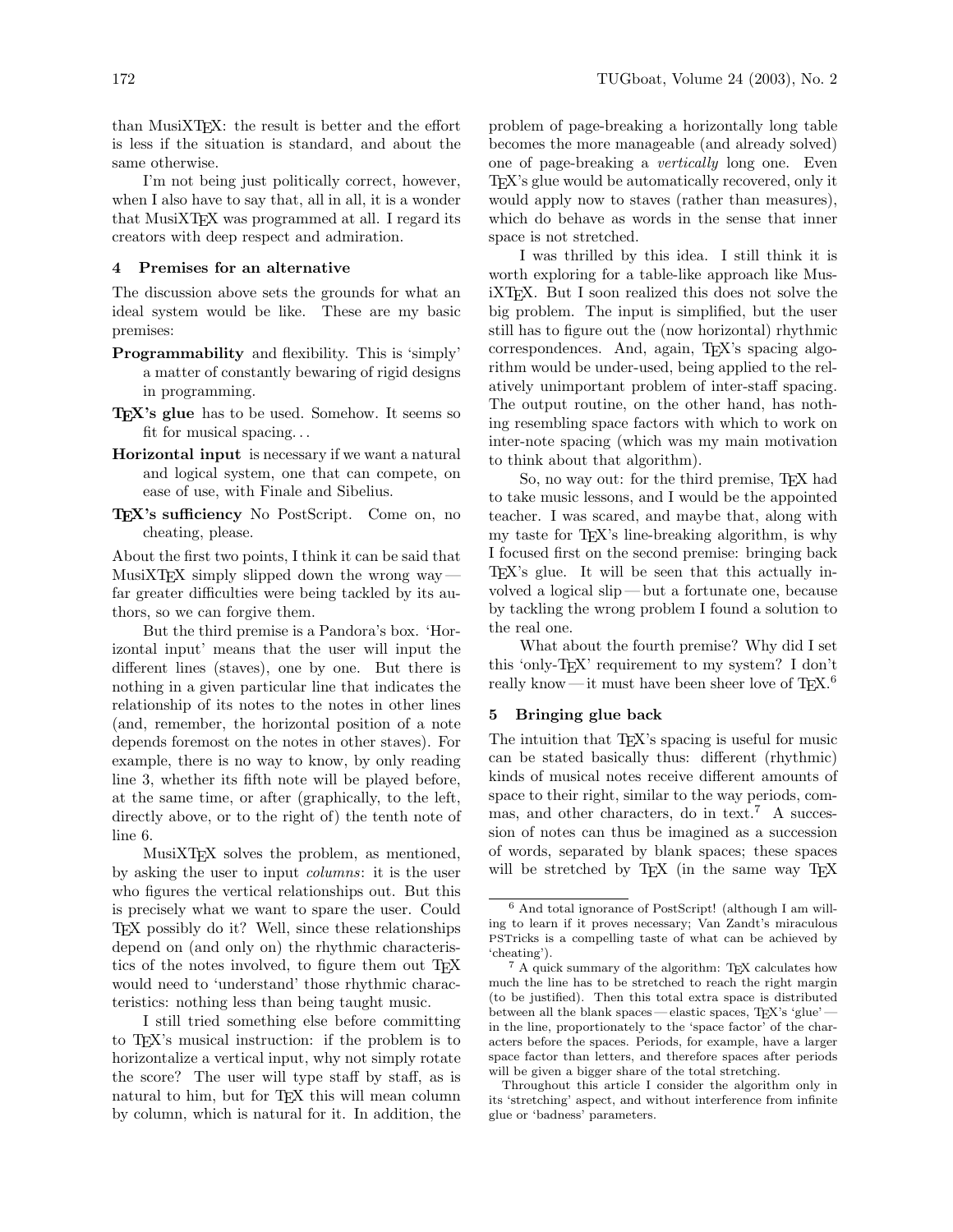stretches spaces in a normal line of text), so that if the space factors assigned to each note 'map' their rhythmical nature, the final stretching will agree to the rules of musical spacing.

So, the fruitful analogy is words  $=$  notes (as opposed to words = measures, which is 'semiotically' more natural, but typographically misleading— see section 2).<sup>8</sup> Another important aspect of this analogy will be treated in the following section.

However, it will be noted that the intuition paraphrased above is not perfectly rigorous. In all truth, as has been already said, the space at the right of the musical notes depends not only on their own rhythmic characteristics, but above all on the notes (which, and how many) present in other staves. The assumption that this spacing behaves similarly to the spacing for justification of texts holds true only in two cases:  $a)$  when there is only one staff; and b) when the note in question is the smallest (rhythmically) of all notes played by the different staves.<sup>9</sup>

OK, I can state b) now, with an a posteriori conceptualization. At the time I was struggling with 'bringing back TEX's glue', I could not possibly have thought of this as rigorously. Had I considered spacing for many voices, I myself would have probably abandoned the analogy with glue-spacing. But any thinking about many voices was then for me related to 'teaching music to TEX', which was a task I had decided to postpone. Thus I had automatically reduced the scope to one-voice situations — case  $a$ ) inadvertently making the intuition (and the analogy) true and useful.

An incomplete intuition generated an incomplete consequence: the analogy words = notes (which is right but not sufficient). But only through a further development of this consequence could I start imagining a complete strategy that would solve the actual problem of music typesetting, namely the problem of how to deal with polyphony.

## 6 The nature of musical typesetting (II)

A page of music type consists of a great many small pieces joined together to represent continuous lines and characters. For instance, this group



Table 1: Three musical 'letters'.

of notes 
$$
\frac{\frac{1}{\sqrt{1-\frac{1}{n}}}}{\frac{1}{\sqrt{1-\frac{1}{n}}}}}
$$
 is composed of twenty-four pieces, thus:  $\frac{\frac{1}{\sqrt{1-\frac{1}{n}}}}{\frac{1}{\sqrt{1-\frac{1}{n}}}}$ .

This is how F. H. Gilson [2, p. 11] illustrated, back in 1885, the 'microstructure' of a musical text. In it we can see how much sense it makes to say that a note, in all its atomic character, is analogous to a word (rather than, for example, to a letter). Gilson analyzes his three notes into a series of smaller elements: these elements would be well thought of as letters. Indeed, Finale and Sibelius build up notes from several elements: note-heads, flags  $(\zeta)$  for short values, etc. So does MusiXTEX, whose fonts do not include complete notes at all.<sup>10</sup>

Notes, then, do seem to behave as words: aggregates of letters. For example, imagine a font including the three characters in Table 1. The word TeX would produce  $\bullet$ .<sup>11</sup>

Now, there are some important things to note:

- Many letters of this musical 'alphabet' would have no width (such as the 'letters' T and e in the example), since musical 'words' would tend to be vertical rather than horizontal arrangements. In fact, probably the most appealing effect of 'rotating the score' (page 173) is that, when rotated, musical 'words' such as  $\bullet$  (now • *really* resemble text. But with an unrotated score and zero-width characters, any disturbances of 'normal' vertical alignment (that occur frequently enough in music) would require the manual insertion of rigid space.
- In ordinary text, the space after a word depends on the space factor of one of its characters (generally the last one). In music, the space depends on the word—the note—in its entirety. The musical letter  $\ddot{\bullet}$ , for example, will presumably be part of many notes, each of them requiring different spacing. But this is different from, say, what happens with character '.' in ordinary text: the spacing of the whole word is determined by that single character, on its own and always in the same way. In our musical font,

 $^8$  I'm using the term 'word' in a TEXnical way: it means any succession of characters ('letters') bounded by spaces (or \par's). So 'No!.' is a four-letter word ('!' and '.' being two of the 'letters').

<sup>9</sup> In other words: when the note in question is the smallest in the whole polyphony, it follows that the next note will be present in the same staff. Then, the only consideration for its spacing is its own rhythmical nature— there will be no need to make room for intervening notes in other staves. For a 'special case' of the rule, pointed out by the authors of MusiXTEX, see note 20.

 $^{10}$  With the annoying result that it is not possible easily to insert a note in ordinary text. Even the authors must have regretted it when they had to do heavy code for this relatively simple need when writing the program's manual.

The vertical line missing here — called 'stem' — would be directly drawn by today's programs; Gilson included it as part of the types.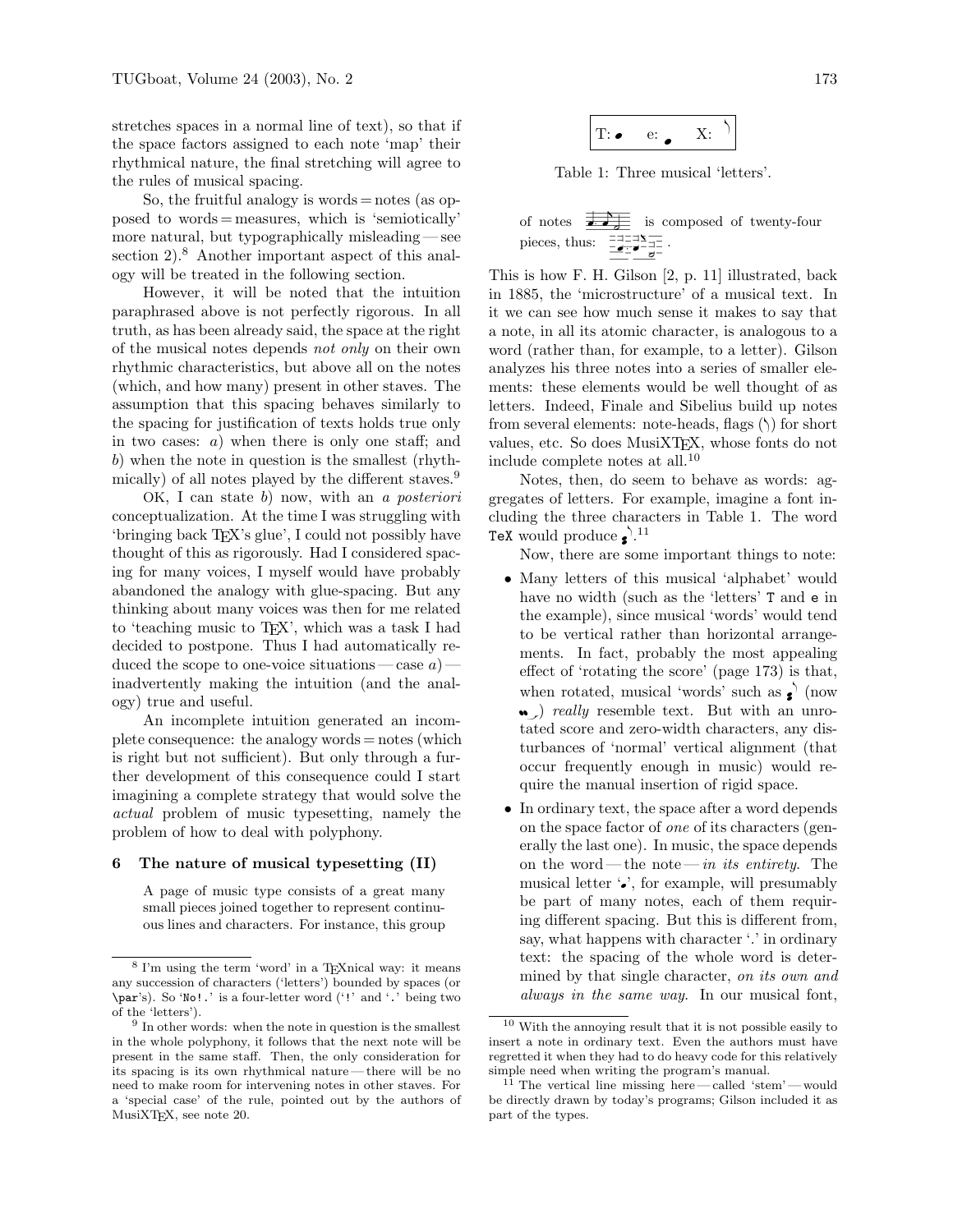characters would have to be assigned different space factors each time they are used, which is kind of missing the point.

• The only difference between  $T$  and  $e$  ( $\bullet$  and  $\Box$ ) is the vertical position of the little ellipse. This is of course not the best solution— an infinite alphabet would be needed to put note-heads anywhere in the score. The musical alphabet should have only one letter for the note-head, and move it up and down as necessary.

Taking all this into account, our word would no longer be 'TeX', but something along the lines of (in  $\[\Delta\]$ 'T\raisebox{-1ex}{T}\sfactor'\X X'. Much less attractive!

### 7 The advent of METAFONT

There are other reasons why this approach wouldn't work, but at the time I was unable to see them. I think it's the 'aesthetic' disappointment that left me unsatisfied. I rejected the approach, 'arbitrarily' if you will, by the feeling that an originally elegant use of TEX's properties had become a ugly series of ad hoc procedures.

I haven't spoken of METAFONT yet. But the truth is that, all along, I had been training in META-FONT — after all, I would soon be forced to create the fonts for my system. So every time I got tired of thinking of TEX, I would go for a METAFONT promenade. I was creating a musical font, imitating Finale's 'maestro'. Many of the symbols used here for musical examples actually come from those early, unexperienced trials. (That's partly why they are not very refined.) The point is that I was increasingly getting to know and love METAFONT, and many times I found myself, after having learned to take good advantage of a new resource, thinking 'Oh, if only T<sub>F</sub>X could do this...' This was mainly in connection to arithmetic and the use of variables, but in general a feeling was growing that METAFONT was curiously well fitted to the kind of graphic handling required by musical text.

What would have made one think that META-FONT would be fitter for music than graphic utilities? It was indeed curious. But then one day— it was the summer of 2002— I made a slightly different comparison, and the whole business became defining and foundational. I would actually say that's the moment T<sub>F</sub>X*muse* was born. The point is not that METAFONT is fitter than PostScript, or than PSTricks, or than PJCTEX. Truly relevant is the fact that

#### METAFONT is fitter than  $T_F X$

I'm not claiming priority for this. Back in 1992, it

occurred to Tom [Thomas E. Leathrum] that it might be possible to take advantage of the fact that METAFONT is designed for drawing things. [5, p. 1]

From this occurrence, Leathrum eventually developed the program mfpic. <sup>12</sup> It took me a relatively long time (probably because of my *idée fixe* of applying TEX's glue), but I finally realized the rather obvious fact that building notes up from elements was much more of a 'drawing-things' than of a 'compiling-words' business. Then, Leathrum's solution came to my mind automatically: building the notes is a graphic activity, and it should be done by META-FONT, not by T<sub>F</sub>X. The latter only gives directions.

## 8 TEXmuse

So, that's it: TEX collects the information for the notes (how many note-heads, what kind, where to put them, the direction of their stems, additional signs, etc.), and writes a METAFONT program; running it, METAFONT creates a character for each note. After that, everything is trivial: each note will be like a single-letter word, with its own space factor. T<sub>EX</sub> applies its stretching algorithm and, almost without knowing it, spaces the music automatically:



Figure 2: T<sub>E</sub>Xmuse at work.

 $12$  Ramón Casares too had a similar idea in 1994. His METATEX is a more direct application of it, different from mfpic (and TEXmuse) in that it requires the user to know how to use METAFONT — it "only builds the necessary bridges to use T<sub>F</sub>X and METAFONT in a cooperative way"  $[1, p. 317]$ .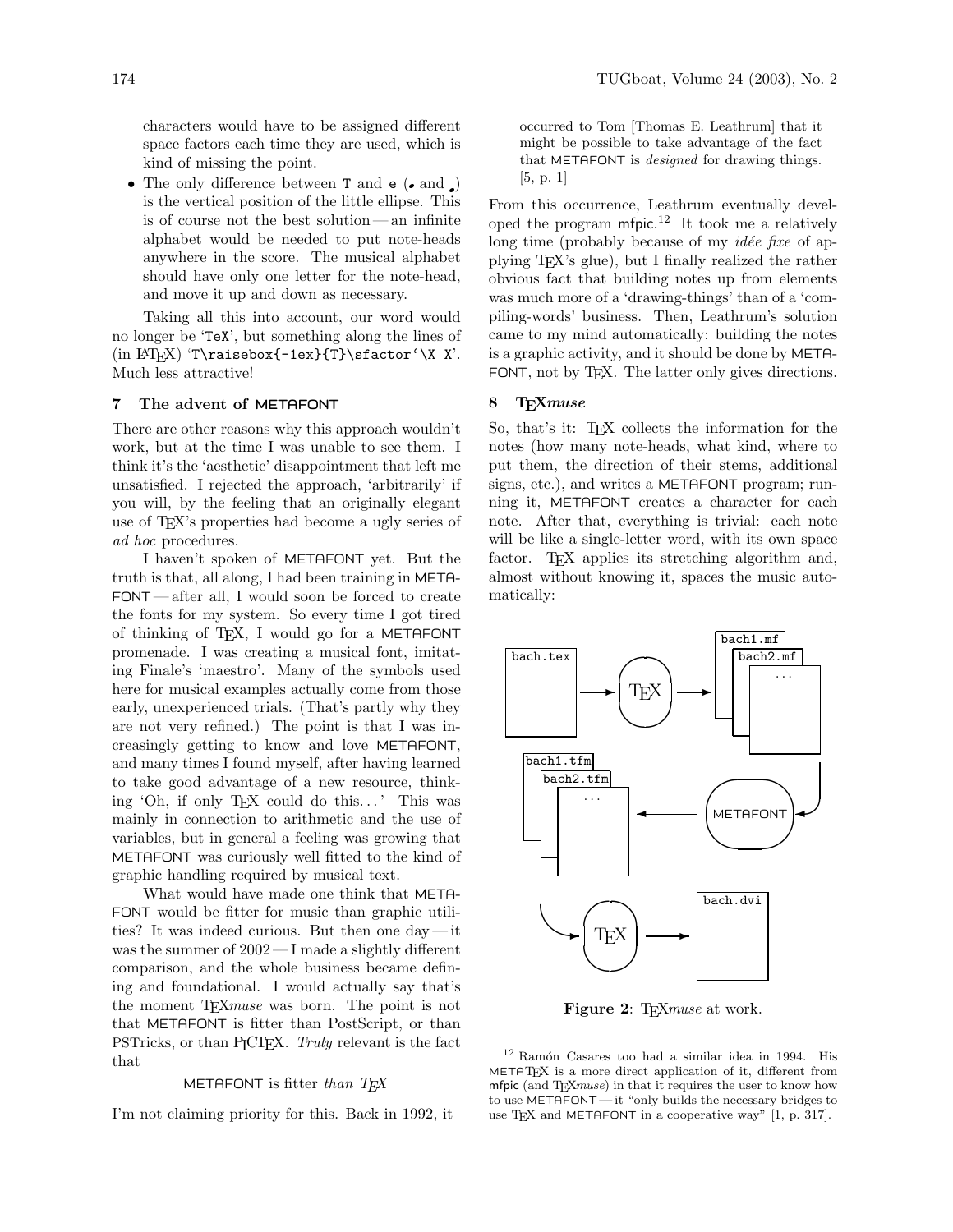With this idea, I finally had the outline of a system that seemed to work and fulfill the needs of musical typesetting. This outline subsequently succeeded at all the tests that had beaten all other systems and ideas (the many-voice problem, the four premises, and some other needs of music I haven't mentioned yet). I never performed these tests in any 'rigorous' way, but I qualitatively (and more or less intuitively) felt that the system would hold fair. That's when I went ahead and thought of a name, designed a logo, and wrote an article about it, toward the end of 2002. That article has formed the basis of the present account, and I've so far respected most of its contents and its structure, only struggling to make it more clear.

Let's have a look at how T<sub>E</sub>X*muse* deals with the mentioned challenges.

### 8.1 The many-voice problem

It has already been decided that TEX will be taught the secrets of musical rhythm. This means that, reading the horizontal input for each voice, it will know what notes start sounding at any given time which, typographically, means knowing what notes, and in what staves, are present in any given vertical axis. So, in programming METAFONT, TEX is not limited to building up single notes in each character: instead, it is able to write a program that includes all the notes of a vertical axis in a single, rather tall character. Since TEX also knows what the next note is (anywhere in the score), it can figure out the shortest rhythmic value of the current character which, typographically, determines the spacing and the character's space factor. A correct application of T<sub>EX</sub>'s glue — case b) on page  $174$  — is then possible.

With this the journey is complete: from the wrong analogy 'words=measures', through the incomplete halfway-station 'words=notes', we have arrived at the solution 'words=moments of music'; from the score as a table exasperatingly input by columns, through the score as a table impossibly input by lines, to the score as a single line of text with words automatically designed.

This raises only a minor (but potentially devastating) concern: imagine a score with 24 staves, normal for a regular-size orchestra. A character including notes for 24 staves can be several inches tall, and will usually fill a page up. Is METAFONT really able to handle such tall characters? Luckily, METAFONT allows a maximum height of  $2048pt\#$  [4, p. 316]: about 28.5 inches—enough for most needs. $^\mathrm{13}$ 

## 8.2 Premises and promises

The two middle premises (no Aristotelian pun intended) of section 4, namely T<sub>E</sub>X's glue and horizontal input, were the driving impulses behind the devising of the system in the first place — we can assume they are met. About 'only-TEX', OK, now METAFONT is involved, but we will all agree that there is no cheating there. Look at the root directory of the TDS (TEX Directory Structure): it's called texmf. METAFONT is 'part of the family', and in any case it was always intended to be the source of any associated fonts.

Flexibility, on the other hand, is much favored by a system that has no fixed alphabet of graphic elements but constantly creates its own. Thanks to this, the 'core' of  $T_{F}Xmuse$  — what it will have built in— can reach a level of flexibility that ensures that only the industrious user will have to resort to lowerlevel programming. And then, good documentation and an intelligent use of literate programming for the METAFONT part of T<sub>E</sub>Xmuse (as well as for the TEX part, needless to say) will enable the industrious to further customize the system.<sup>14</sup>

# 8.3 Other needs

The main idea of TEX*muse* was found by realizing that verticality is, typographically, the main substance of music. But, musically, horizontal constructions are also of the utmost importance. The beams that connect eighth-notes, or the slurs and ties that group notes to indicate 'phrasing', for example, fall in this category. How is T<sub>E</sub>Xmuse, that builds characters vertically, going to deal with this?

The common feature of these 'horizontal elements' is that they are entirely defined by the last note involved. By 'remembering' which notes in which staves have to be included in the group (the beaming, the slur, etc.), T<sub>E</sub>X can postpone its typesetting to the last note. The METAFONT program for this last character can include the horizontal element, sticking out to the left. (This has in fact already been implemented for beams; slurs and other

<sup>13</sup> The largest score produced by regular, home-computing, is usually set in pages of the 'Folio' size:  $11 \times 17$ . I have certainly seen larger scores (some, but only a few, taller than

<sup>28</sup> inches). But to be noted is that all of them are set in handwriting.

The other restriction on character height is that it can be up to 16 times the design size. This could lead to fonts of design size as large as 72pt (for a 16-inch-tall score). I can't foresee any problem with that.

<sup>&</sup>lt;sup>14</sup> Is this not, after all, what happens with TEX itself? Most needs are already met, but in addition anybody could program his own, learning from existing examples, notoriously those of LATEX and its packages, and, of course, Plain TEX and The TEXbook. Look at me: I am a total amateur, I have never taken even a lesson in programming. But here I am, planning to teach music and METAFONTprogramming to T<sub>F</sub>X.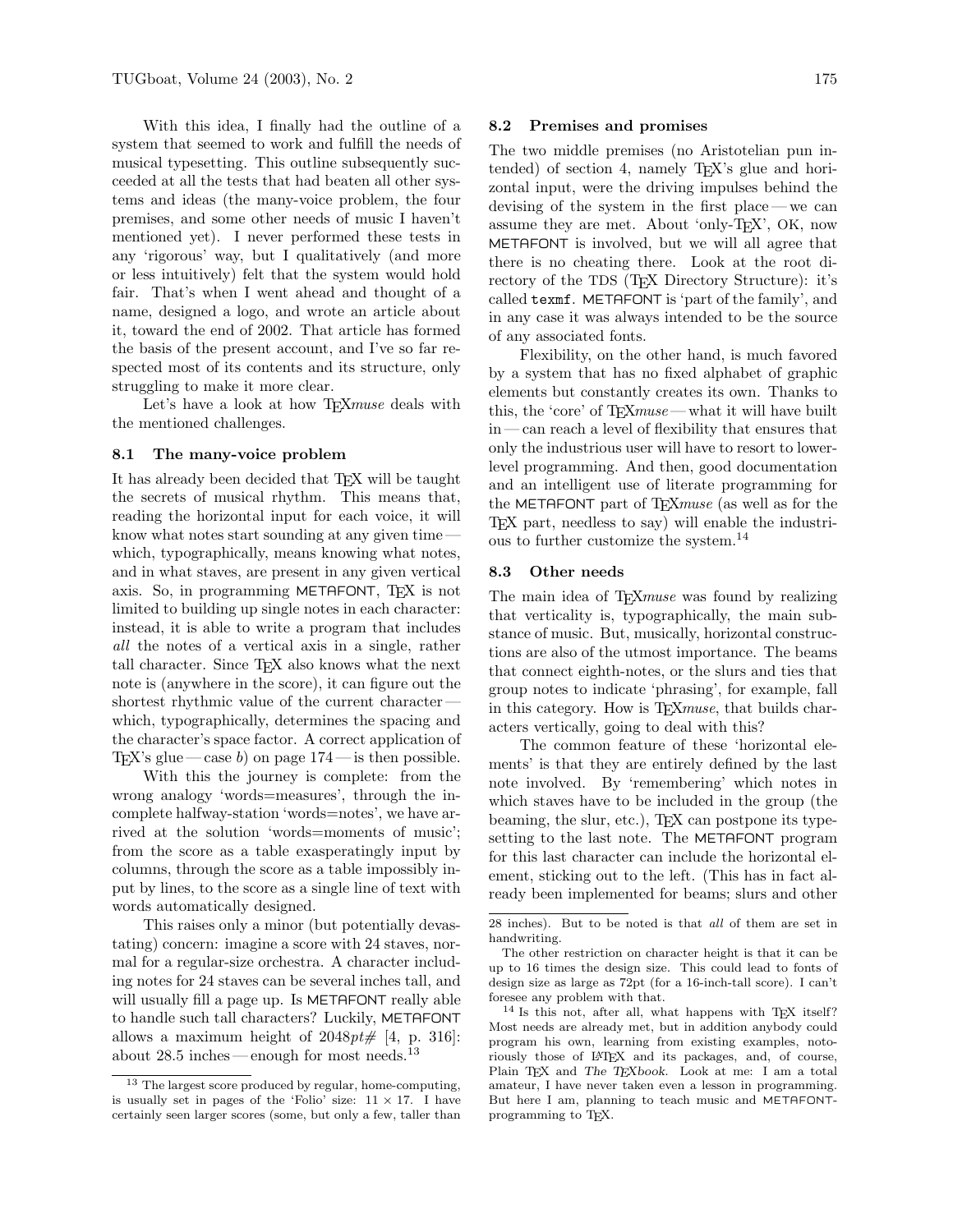elements are analogous. The 'remembering' takes place in METAFONT, which is much better at handling information.) Horizontal elements remain as such: they are not 'broken' into different pieces for different vertical agglomerates.

There are other elements that could imply a disturbance of the basic model of T<sub>E</sub>Xmuse. Notes are often 'adorned' with all kinds of symbols: the  $\sharp$  and  $\flat$  signs to begin with, but also many different 'accents' (dots, lines, hats, . . . ), fingering indications, dynamic markings, etc. Many of them are actually vertically aligned with the notes, so that they can be included in the characters just as note-heads are — no special treatment is needed. But others go to the left or the right of the notes. The important implication of this is that these elements make spacing more complicated: in general, spacing is affected by them *only* if they generate collisions. In other words: if there is enough room for the element to attach to a note without colliding with the previous (or the next) one, it is simply appended; but if it doesn't fit in the available space, the note has to be moved (and, with it, all the notes in the same vertical axis).

TEXmuse has to keep track of the width of the characters and the space between them. This provided, the task is trivial: the extra space needed can always be added to the right-most character of the potential collision. It will never be necessary to modify a previously built character (which was the potential threat to the whole system). This bears some relation to the matter of horizontal constructions treated above: there is actually no problem, because additions and adjustments can always be made in the 'current' character, without second thoughts about shipped-out notes.

### 9 Conclusion of the first part

The implementation of these two things — horizontal and offset elements — has involved a deep change in the nature of the whole system. But this was reserved for me to discover only when I started programming. We will see that many interesting things would happen in the process: I found unexpected and risible redundancies in my ideas (section 12.3), a particular problem that seemed relatively easy but is giving me trouble to this very day (section 14), and, most strikingly, a slip on the part of the Grand Wizard: a minor but unjustifiable omission in META-FONT, hard to believe coming from him. I shall have occasion to complain later (note 23).

What matters is that the phase of qualitative design was over: I had found a promising general idea and I had tested it with all that was available to me — all the challenges that had beaten other system and other ideas. TFXmuse had survived, and it was now due to come into existence.

# PART II Toward and into implementation

In the original version of this article (written before any code whatsoever), this second part was devoted to a more detailed description of the planned workings of T<sub>E</sub>X<sub>muse</sub>, all in future tense. Discussed were the actual way TEX's glue would be applied, the handling of horizontal elements (beams, slurs, and the like), and the basic idea behind 'teaching music to TEX'. After that came an example, in which I played a computer running T<sub>E</sub>Xmuse on a hypothetical input, so as to illustrate the whole process.

Today, however, the actual activity of coding it all has revealed many 'flaws', to name them generically. They are all amusing. For example, influenced by Figure 2 above — and I don't know by what else — I was thinking that the T<sub>E</sub>Xing of a T<sub>E</sub>X*muse* file would require three passes. I was even thinking about ways to let the user know that more passes were needed, and ways to 'fake' the final T<sub>EX</sub> box just as the draft option does for the graphicx LAT<sub>E</sub>X package! Soon I was to realize that there was no need for all this. . .

The point is that in the process of coding I found these flaws, and the changes this has meant for the system are of far greater importance than many of the detailed descriptions of the original prospective account. This present second part will therefore omit many of those descriptions in favor of the latest developments. An original section on 'teaching music to  $T_{F}X'$  stays pretty much the same; the section on spacing is still there, but essentially changed, since here the most important revision took place. Finally, I'm happy now to present a 'sample' instead of the old 'example' — now I have a computer running (part of) T<sub>E</sub>X*muse* on a real input. After all that, I present a totally new set of open questions, questions that were always present but have started to come to focus as their eventual implementation approaches.

# 10 Teaching music to TEX

The main consequence of the premise of horizontal output, as discussed in section 10, is that TEX has to understand the rhythmic characteristics of the user's input music. Thanks to that, it will be able to extract, from the input for each staff, the notes that need to be typeset in any given vertical axis (representing a 'moment' in the music).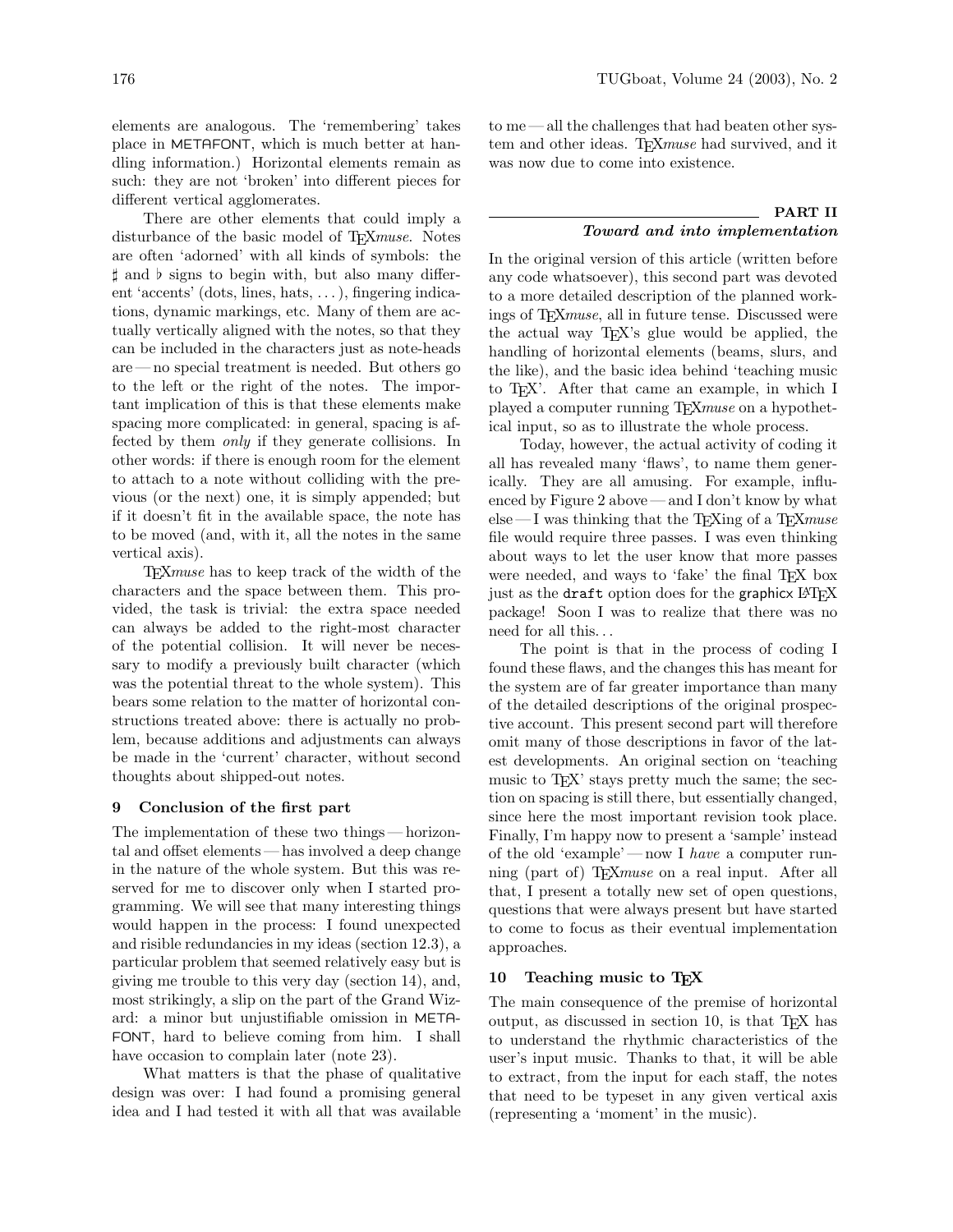Notes played at the same time have the same  $x$ coordinate (the different instruments in which they are played are represented by different  $y$ 's).<sup>15</sup> All that TEX needs is to assign a value — the value of its  $x$ —to each note of each staff; then, it will sweep all these values, and build vertical characters with notes that have the same  $x$ . We are not yet dealing with 'material' dimensions, measurable, say, in millimeters. The actual horizontal placement of the notes in the staff is not a direct function of their x. So far the procedure gives  $T\not\in X$  only the vertical correspondences between horizontal input.

A 'unit' has to be defined for this virtual axis. Since the rhythmically smallest note in usual practice is the  $128<sup>th</sup>$ -note (a note with 5 flags, 32 of which equal a 'crotchet' or quarter-note), a fourth of this value would be safe as a unit.<sup>16</sup> The quantum q is then defined as the duration of a  $512^{\text{th}}$ -note. All other notes can be interpreted in terms of  $q$ . For example, the quarter note will be 64q, the whole note will be  $512q$ .

Armed with these 'map of musical time', T<sub>E</sub>X reads the input a first time.<sup>17</sup> All the first notes in each staff occur at 0q. From then on, according to the duration of the previous note, TEX finds the value at which all the notes occur. An example is the fragment in Figure 3. The first note (at  $0q$ ) in the bottom staff is known to be a quarter-note (the user specifies this), and therefore the second note will be at 64q. This second note is an eighth-note, so that the third one will come at  $92q$ . The count goes on, and then the procedure is done for the top staff, for which the values 0, 16, 32, 64, 72, 80, and 112 are found.

From this, T<sub>E</sub>X knows: there are notes in both staves for position  $0q$ ; at  $16q$  and  $32q$ , on the other hand, only the right hand has a note; and so on. The vertical correspondences are thus understood.



Figure 3: A fragment  $(m. 10$  of Bartók's Sonatina) with its rhythmic 'quantization'.

# 11 Horizontal elements

Figure 3 features also instances of the most important kind of 'horizontal element': notes 2 and 3 in the bottom staff, or notes 1–3 and 4–7 in the top staff, are connected by 'beams'. How are beams created by TEXmuse? A boxed insertion of the secondto-last character of Figure 3 disturbs the layout of the present paragraph, but it gives the key to the

answer:  $|\boldsymbol{\cdot}\rangle$ . This character is fairly tall — it makes room for the top staff, although there is nothing

there (moment  $96q$ ). But the important point is that it contains, sticking to the left, the complete beam that connects that note to the previous one (as well as the stems for both notes).

Since the stems of all the notes included in the beam are typeset when the beam itself is typeset, every note in a beam except the last one features only the note-head. For example, the character for 80q illustrates this (and also the procedure for musical 'ties', which is basically the same but simpler):



elements. The other part of the problem is getting TFX to instruct METAFONT to do so. When TFX

On the other hand, a problem that I haven't solved is how to decide the angle of inclination of the beam. (In part, it's unsolved because I've been unable to find, explicitly stated, the very complex rules concerning this angle.) For the present examples I cheated, deciding the inclination on my own.

<sup>15</sup> Here I am ignoring the dimension of 'pitch', and talking about the 'third dimension' of musical notation, as introduced on page 171.

 $^{16}$  I have never seen a note of this kind in print, but it's good to provide for it. Besides, the smaller the unit, the easier and more precise will be irregular subdivisions (triplets, quintuplets, etc.), of frequent appearance in music.

 $17$  Here it is that a 'several-pass' system is implied: TFX reads the input a first time to deduce the correspondences, and a second time to actually build the characters according to those correspondences. In fact, the main programming mechanism for this is to define the same commands differently for each of the stages. Usual implementations of TEX today run METAFONT automatically when tfm or pk files are not present, so that the procedure does not require TEX to run twice on the file, as I first thought.

<sup>18</sup> You might be wondering about the different number of beams for different notes in the last illustration. This is another thing that depends on the rhythm of the notes involved, and this dependence is actually much more interesting and challenging to express algorithmically than the 'simple' matter of compiling the map of section 10. I have found an algorithm for this— a very nice one, I think, that uses META-FONT's weights and undraw technique— which I would like to present. Unfortunately, the mere explaining of the requirements would take so much space that it's hardly feasible.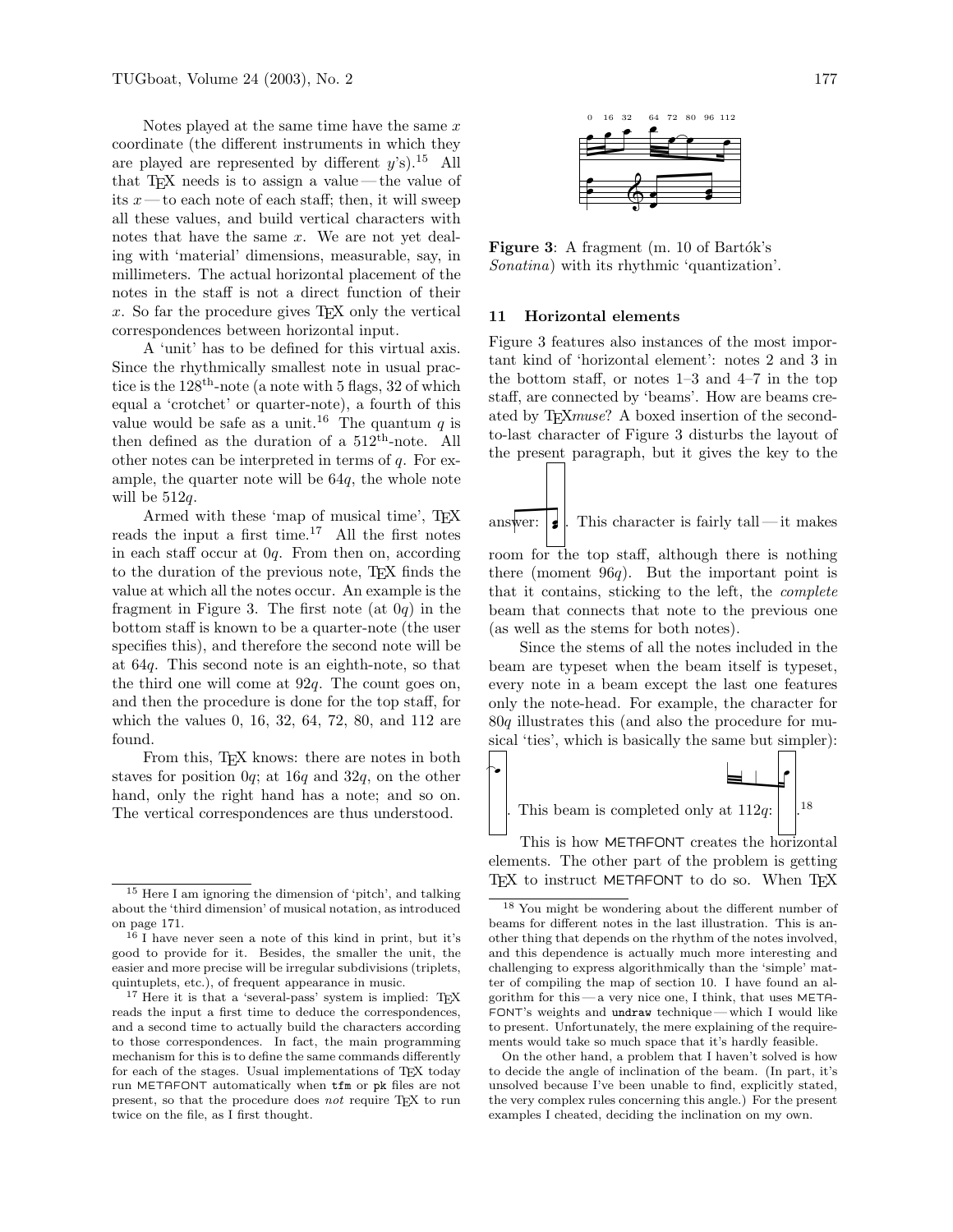

Figure 4: Different spacing after different note-values. (Excerpt from the violin part of Lustosławski's Partita for Violin and Piano.)

finds an opening '|' character in the user's input, the convention is that the following notes are to be part of a beam. So it suppresses the generation of stems, and starts building a list of the notes for the beam. When it finds the matching '|' (that closes the beam), the list is complete, and TEX passes it to METAFONT. Having kept track of exactly where all notes were placed, METAFONT is able to draw their stems and the connecting beam.

A paired '(' and ')' analogously indicates slurs (TEX starts a list of notes when it finds the first, and gives it to METAFONT when it finds the second); while  $\equiv$  (as in Finale) indicates ties.

This is, in the main, how T<sub>E</sub>X*muse* generates horizontal elements from straightforward user instructions.

### 12 The spacing

Here we come to the heart of the matter. As noted before, the main motivation for this whole project was how to get spacing automatically without involving the user at all (unless he wants to be involved). It is finally time to put forward my solution.

Figure 4 will clarify — for the case of a single voice — what the goal is when talking about 'spacing'. The five notes involved are different from each other only in their rhythmic value, which increases from note to note: eighth-note, dotted-eighth-note, quarter-note, dotted-quarter-note, half-note. The spacing has to increase accordingly.<sup>19</sup>

#### 12.1 How to space the notes

The first thing to do is to generalize the goal, rigorously, for the many-voices situation. How is a many-staff character to be treated, since it usually contains notes of different rhythmic values? For example, back in Figure 3, the first note contains a

quarter-note and a  $16^{\text{th}}$ -note. Which one defines the spacing? (The answer might seem obvious, but we need to express it algorithmically).

Imagine the whole 'map' of musical time (as defined in section 10) collapsing into  $y = 0$ —that is, the projection of the whole thing into the horizontal axis. (This projection, a series of dots scattered along a line, is a representation of what is known as the 'compound rhythm' of the entire ensemble.) Spacing is inferred from this projection. For every 'musical moment', TEX knows how long it will take for the next note to sound anywhere. Since between the first two notes of Figure 3 there are  $16q$  from note  $1$  to note  $2$ , T<sub>E</sub>X will treat the character as precisely that: as a  $16q$  (a  $16^{th}$ -note).

But don't leap to conclusions too fast. Take what happens at  $80q$ : the next note comes in the bottom staff at 96, i.e., 16q afterwards. Therefore, in spite of being an eighth-note, this character will also be treated as a  $16^{th}$ -note (16q long). It's not simply the shortest note present that determines spacing; it's the shortest note in the compound rhythm.<sup>20</sup>

# 12.2 Spacing them

Now that we know how to treat the notes, spacingwise, according to their rhythmical nature, let's have a closer look at how TEX actually does it in Figure 4. The notes are  $\overline{p}$  be be being, and TEX knows what space factors to apply to them: the respective values are 1000, 2000, 4000, 8000, and 16000. Thus, the spacing required to fill out the line  $-i.e.,$  the amount of stretching of the inter-note spaces — will be proportionally distributed in 1:2 ratios.

This alone doesn't work. T<sub>EX</sub>'s algorithm is designed to *minimize* stretching for text, so the difference between spaces will be hardly noticeable. In fact, this is what you would get from regular T<sub>EX</sub> spacing:  $\frac{b^2 b^2}{2}$  is  $\frac{b^2 b^2}{2}$  . The difference is there, but it's by far insufficient for a musician's needs. So you need to 'fool' TEX, telling it the box is much wider

<sup>19</sup> There are several models as to how the space is a function of the rhythmic value. One is called 'Fibonacci', and works by assigning to each note a space equal to 0.618 the space of the immediately longer note. I tend to go for this model; but Figure 4 is actually set with a binary model, whereby each note receives twice the space of the immediately shorter one. This seems to work better when, as in the example, there are dotted notes. Obviously, this parameter will be user-modifiable in TFXmuse.

<sup>20</sup> Under the heading "The spacing of notes", the authors of MusiXTEX write that "it can lead to interesting algorithms." For them, however, "it is not an important point in practice." Why? Because, owing to the fact that sometimes the spacing is not that of the shortest note present— as happens at  $80q$  in Figure 3— "the typesetter has to take care of good readable spacings on his own." [8, pp. 6–7] OK, to me this is plain upside-down reasoning: 'since we're leaving this task to the user, the algorithm has no practical relevance.' My preference would be something like 'since it is totally impractical for the user to figure the spacing out, we should go and look for the algorithm.'

Devising the algorithm is not even the real difficulty. As we saw, it's immediately solved by inserting 'in the compound rhythm'. The hard part is how to *implement* the rule in TFX. The quantized map of musical time offers a solution.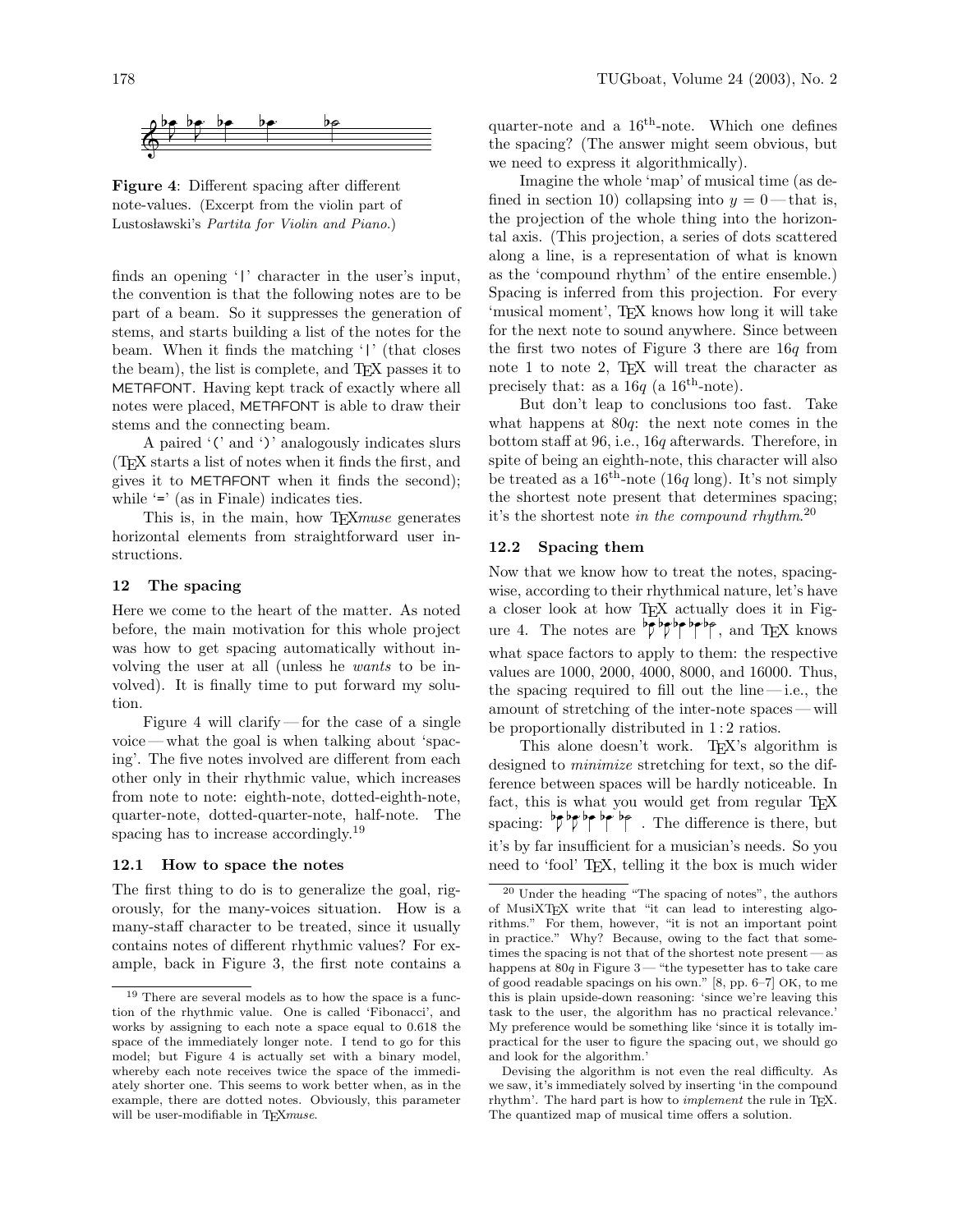than it actually is, so that it will stretch more dramatically. For example, telling TEX the box is twice as wide gives  $\not\vdash \mathsf{p} \mathsf{p}$  be . be  $^{21}$  In Figure 4 TEX was told the box was 2.5 times wider. The correct setting of this parameter, or more likely the dependence of this parameter on the music involved, is yet to be discovered.

Anyway, the same procedure took place in Figure 3 (this time the box was doubled in width), only applying space factors according to the compound rhythm.

# 12.3 But. . .

This looks great. It is as satisfactory an application of TEX's stretching algorithm as it can get. My main point is made.

And yet. . . it's redundant. For one thing, you'll have noticed that the in-text illustrations above lack a staff (the array of five lines). In the figures, the staff has been printed on top of METAFONT's characters with T<sub>EX</sub>'s \rule commands. Since the beginning this was known to be a temporary solution. A professional system needs to provide for modifiable 'staff-ing', both vertically (more or less than 5 lines), and horizontally (a portion with 5 lines, followed by a portion without lines, followed by . . . ). The most reasonable solution is to attach the number of lines to each note: METAFONT will draw the necessary lines when drawing the note. But if the spacing is simply the stretching of blank spaces, who will draw the lines there?

More important, however, is that the drawing of horizontal elements involving many notes assumes, as explained in section 11, that METAFONT knows "exactly where those notes were placed". Otherwise it will be unable to draw slurs or beams that actually 'hit' the notes involved. I had concluded this already in 2002: "METAFONT needs a way to calculate beforehand the stretching that the construction of the line will perform. This amounts to implementing the relevant equations of the algorithm in a METAFONT function".

So I went ahead and did just that: I derived the equations (see appendix B), implemented them in METAFONT, and thus made it able to 'foresee' where T<sub>F</sub>X would finally place the notes. In this way, it knew how long to draw the staff lines, and where to find the notes under a beam.

OK, until one day something strange happens: I see that METAFONT's beams don't quite hit their notes. It took a lot of burdensome debugging for me to realize that, owing to a small mistake in the formulas, TEX and METAFONT were applying slightly different 'versions' of the algorithm. I even corrected my formulas diligently... Only a couple days later, I laughed when I noticed the real nonsense: the algorithm was being applied twice!

So today this has changed. It is METAFONT, not TEX, who applies stretching, according to formulas derived from TEX's stretching algorithm. The spacing is thus included in the font, and T<sub>E</sub>X limits itself to printing the characters out, one after another, without any space. $^{22}$ 

## 12.4 Offset elements

The last aspect of spacing concerns elements that stick out to the left or to the right of their notes. Many musical elements do: an example is the treble clef  $\&$  in the middle of the bottom staff in Figure 3. It sticks out to the left of the next note, being separated from it 'rigidly'. If the note moves, the clef moves with it.

And, conversely, if the clef had to be moved, the note would move with it. That is how offset elements could affect spacing. In this case it does not, because the clef doesn't have to be moved— there's plenty of room for it. But sometimes an offset element will collide with something else, and then it has to be moved. Its note will also move, and, with it, all other notes on the same vertical axis.

This is implemented as follows: when META-FONT completes a note, it finds its right extreme  $r$ (with respect to the note's axis), and saves this value in memory. Then, when it is drawing the next note, it will calculate the left extreme  $l$  (of the current note, with respect to its axis).<sup>23</sup> As seen in the previous subsection, METAFONT will know the space  $s$ 

<sup>&</sup>lt;sup>21</sup> This example was achieved, in the present LAT<sub>E</sub>X article, with \makebox[2\width][s]...

<sup>22</sup> This change actually raises a basic, qualitative question: in addition to the spacing of the notes, there are many other things whose handling can be done either by TEX or by METAFONT (for example, line breaking and justification). Deciding where to handle them amounts to deciding on the nature of TEX muse: is it a TEX package with a META-FONT underpinning, or a METAFONT package with TEX interface? Needless to say, the criteria for the decision are too subtle— it most likely will be an 'arbitrary' decision.

<sup>23</sup> Now, just how is METAFONT to find the right and left extremes of a character? When I faced this question, I went confidently to the index of The METAFONTbook: there had to be a function for this. Or at least one that would give me the width of a character. I was amazed to learn that META-FONT offers no 'widthof  $\langle picture \rangle$ ' function of any kind. The Grand Wizard introduces, in his 'Dirty tricks' appendix, an algorithm for METAFONT to find the extremes of a pen (this is necessary for some pen functions). The trick is truly dirty, and Knuth is justified if he takes pride on it. But does this not really hide an omission? I'm not the one to tell, but given the way pictures are internally represented in META-FONT, I would imagine that finding the extremes would be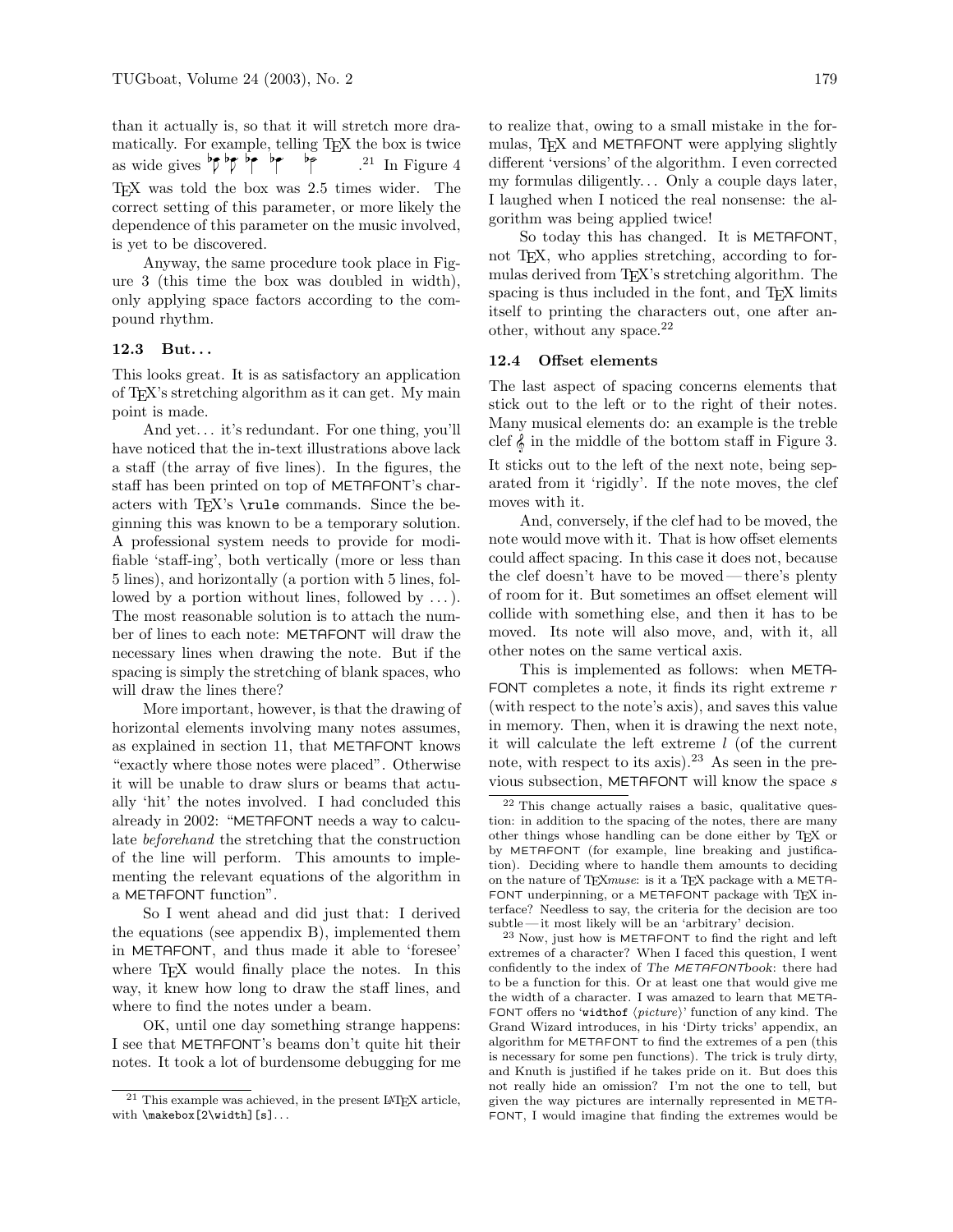

**Figure 5:** Mm. 2–4 of Bach's *Invention in C*, typeset by an incomplete T<sub>E</sub>X*muse* on Aug. 25<sup>th</sup>, 2004.

between these notes (more precisely between their axes) would be in the normal case, when no offset elements are involved and spacing is simply a result of rhythmic circumstances. It can then calculate whether this regular space will be enough to accommodate the notes (separated at least by a minimum 'framing space' f): is  $s \geq r + l + f$ ? If it is, there's no problem; if it is not, the current note is moved to the right so that the collision will be avoided. Everything solved, the right extreme is calculated for the current note, and METAFONT is ready to go to the next.

'Moving the note to the right' means increasing its axis, which is shared by all other notes in the character. Since space can thus only increase, the adjustment can be done incrementally as offset elements in other notes are discovered to create additional collisions. The character is actually shipped out when all the notes have been added, all the collision tests have been made, and the axis has been moved as necessary.

## 13 A working sample

Figure 5 is a sample of what T<sub>F</sub>X*muse* is capable of (as of today, mid-2004). I've been actually developing the system with this sample — it's like a snapshot of T<sub>F</sub>Xmuse's growth. The present article actually loads the current T<sub>E</sub>Xmuse version, and the input cited below is a verbatim copy of the commands used to generate Figure 5. I am willing to distribute the code to anyone interested.

Measures 2–4 of Bach's Invention in C were chosen for several reasons: rhythmic simplicity, onevoice-per-measure, no slurs or ties, no key- or timesignatures, no clefs. These things are not yet implemented; but none of them pose challenges, I simply haven't implemented these parts of the code (which are rather boring). Challenging things missing from the system will be mentioned in section 14.

What I do want to show with this sample is that the system seems to be in fact possible. I would point mainly at the simplicity and naturality of the input that T<sub>F</sub>X*muse* demands from the user. Comparison is odious, and I shall refrain from citing the code that would be necessary in MusiXT<sub>F</sub>X to produce the three measures of Figure 5. But the point is important enough to ask MusiXTEX users to imagine it.

In T<sub>E</sub>X<sub>muse</sub>, all starts with the definition of the instruments involved. The system, as it stands today, rigidly assumes the top staff to be in treble-clef and the bottom one in bass-clef; of course, it will eventually provide for changes.

### \newinstrument{righthand} \newinstrument{lefthand}

Then, in the texmuse environment, actual music is input for each instrument. The initial string DGAB, for example, corresponds to the first four notes of the right-hand staff (whose standard names are, precisely, D, G, A, and B). Conventions are stated more fully in appendix A.

```
\begin{texmuse}
```

```
\meter44
\righthand{\rangefrom{G4}
   3|DGAB||CABG|\rangefrom{C5}|4DGFG|
    |3EAGF||EGFA||GFED||CEDF|
   \rangefrom{F4}|EDCB||ACBD||CBAG||\#FAGB|}
\lefthand{\rangefrom{G3}4|GG-|5R3R|GAB|
    |CABG||4CBCD||EG||AB|
    |CE-||\#F-G||AB|5C}
\end{texmuse}
```
Up to this point nothing has been typeset. The command \musicbox now tells TEXmuse which instruments, and in what order, to build the fragment from. The user can thus use instruments flexibly, extract parts, re-order them, etc. There will also be additional musical-box commands, for example a \musicparbox, maybe a \musicpage, etc. That way, the layout is — for good— dissociated from the notes themselves.

In this case, we want a figure, so:

```
\begin{figure*}
\centering \musicbox{lefthand,righthand}
\caption{Mm.~2--4 of Bach's ..., 2004.}
\label{sample}
\end{figure*}
```
an easy thing to program at the low level — just as META-FONT routinely calculates the 'total weight' of a picture, why should it not compute its extremes?

Knuth's roundabout method of finding the extremes of a pen can't be always applied, since a pen is a continuous and convex picture. Most pictures, and in particular musical characters, seldom fulfill those conditions. I had to develop a function from scratch (see note 25), but it turns out it's not right. A solution is yet to be found.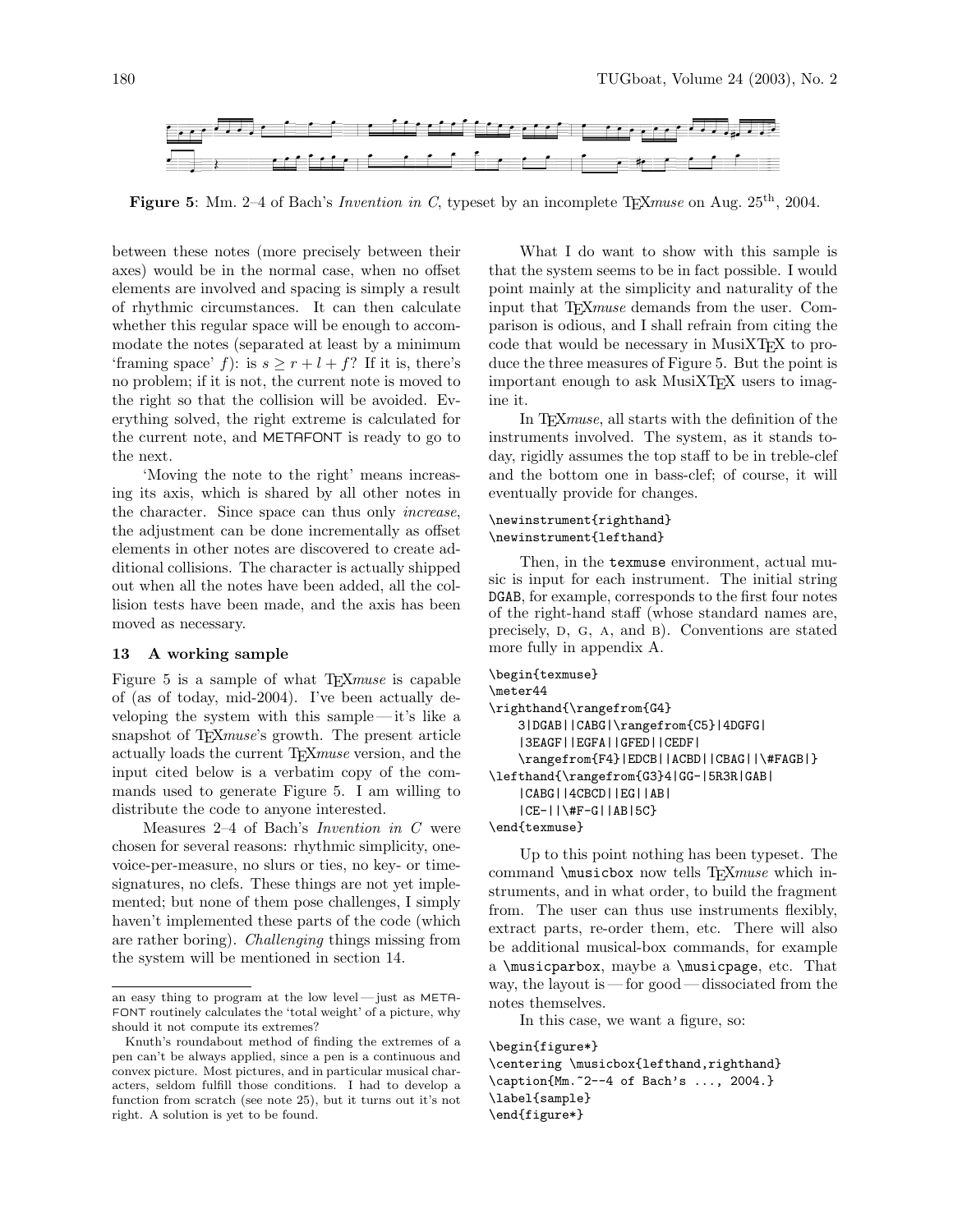The result is in Figure 5. I'm satisfied with the way TEX is able to find all that it cares about, without making the user care about it too.

#### 14 'The unanswered question'

In addition to obvious incompleteness, the sample shows signs of two particular problems that haven't been totally solved: the barlines, to begin with. Not only should they be drawn across the two staves (not just on them), but, if you look carefully, you'll notice that they have enlarged the spacing of the second note next to them. Barlines have proven a hard thing to implement, even qualitatively.<sup>24</sup>

The second problem can be seen in the last sharp-sign  $(\sharp)$ : it features a spurious horizontal line. This is a result of METAFONT not having a direct way to find the extremes of its pictures (see note 23). To do that, the picture has to be made continuous, and therefore all 'additions' to the notes, such as offset elements like the sharp-sign, have to be joined to the note-head. The first  $\sharp$  also has this spurious line, only it's covered by the staff line. The horizontal line would of course be deleted after the extremes have been found—I haven't just coded that. The procedure strikes me as ad hoc, and I am definitely on the watch for better options.<sup>25</sup>

It was mentioned that T<sub>E</sub>X*muse* is not yet able to decide the angle of inclination for beams. There are other problems of this very interesting kind, that involve looking for (or deducing) the explicit list of requirements for good music typesetting: the most important ones are an algorithm to decide the order and placement of accidentals in a chord; a function for the ideal, context-dependent, ratio of space factor from rhythmic values to each other; a procedure

to shift note-heads in chords with seconds; and the rigorous definition of the aspect of slurs and ties.

Another problem has to do with rhythms that are not binary: triplets, quintuplets, etc. There is an embryonic model for this, but it is as yet only qualitative: 'tuplets' can be treated as horizontal elements. Long pieces, on the other hand, will raise problems not yet dealt with, ranging from defining a concept of system-breaking (like a mixture of linebreaking and page-breaking procedures) to the good handling of space and justification of lines.

The most important issue is, however, keeping the design flexible. Up to this moment, only standard notation has been implemented— and there's still a long way to go with it. 'Programmability' is the only premise in which the sample shows no real, positive progress.

### 15 Conclusion

I hope this article has been interesting, or at least provocative. This report has to end here, but the project is only started. I look forward to any reaction from the TEX community, particularly of course from those interested in typesetting music with T<sub>E</sub>X. Just as happened with the first version of this article, the task of writing this has clarified many things to me. With the picture a little more clear now, I'm ready for a new session of actual coding. I'll keep in touch if anything interesting comes along.

#### References

- [1] Ramón Casares. METATFX. TUGboat, 23(3/4):313–318, 2002.
- [2] F. H. Gilson. Music typography: Specimens of music types. F. H. Gilson, Boston, 1885.
- [3] Donald E. Knuth. *The T<sub>E</sub>Xbook*. Addison Wesley, Reading, Mass., 1986.
- [4] Donald E. Knuth. The METAFONTbook. Addison Wesley, Reading, Mass., 1986.
- [5] Thomas E. Leathrum, Geoffrey Tobin, and Daniel H. Luecking. Pictures in TEX with Metafont and MetaPost. 2002. File mfpicdoc.tex, documentation to mfpic 0.6.
- [6] David Salomon. The Advanced TEXbook. Springer Verlag, New York, 1995.
- [7] Daniel Taupin. MusicT<sub>EX</sub>: Using T<sub>EX</sub> to write polyphonic or instrumental music. TUGboat, 14(3):212–220, 1993.
- [8] Daniel Taupin, Ross Mitchell, and Andreas Egler.  $MusiXTFX: Using TFX to write$ polyphonic or instrumental music. 2001. File musixdoc.tex, documentation to MusiXTFX version T.98.

<sup>24</sup> There are in principle three ways of interpreting barlines in TEXmuse terms: they could be treated as an extra note, 0q-long; they could be thought of as 'offset elements' to the left of the next note; or as 'offset elements' to the right of the previous one. Each of these approaches generates a series of side effects, surprising enough to make me unable to recall them all. The sample uses the second approach, and the repeated move of the note's axis confounds T<sub>E</sub>Xmuse about its real extremes.

This whole issue has led me to a recent rethinking of the whole process of drawing the characters. It's been decided that TEX (or METAFONT?  $-$  see note 22) 'orders' the elements of the notes, rather than following a first-come-firstdrawn attitude: note-heads are drawn first, stems second, offset elements third, horizontal elements fourth, barlines fifth (or something like that). This ordering frightens me, though, because it might cut down on flexibility: what if the user wants something that cannot be easily classified and ordered?

 $25$  In fact, this solution is incomplete: there is no easy way of deleting precisely and only the line. I had imagined it would be done by culling appropriately (the line has a different weight from the signs), but it's much more complicated than that.